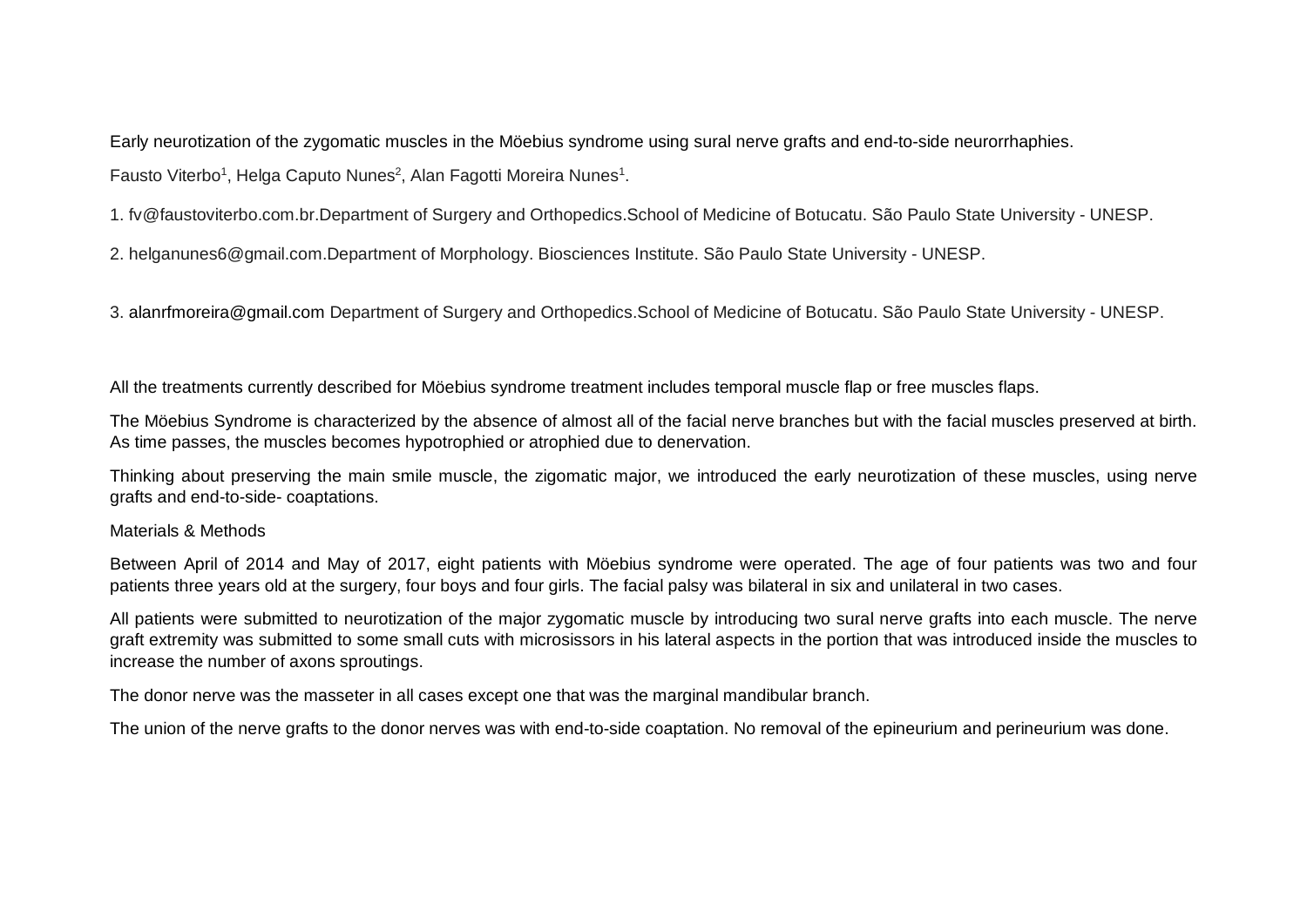No sutures were used in the donor nerves to prevent any harming from the needle due the small diameter of them. The extremity of the nerve graft was fixed to the donor using the embracing sutures in two cases. In the other six cases was used two simple stiches taking the epineurium and perineurium of the nerve grafts to the underlying tissue, in both sides of the donor nerve. Both kinds of sutures determine pressure of the nerve graft against the donor nerve.

## Results

Two patients after three years presented no result.

One unilateral patient after one year presented full result (Figs. 1 and 2).

One bilateral patient after two years presented good result.

The other four patients were operated less than 18 months and are still in observation.

## Conclusions

The new procedure of early zigomatic muscle neurotization shoud be considered to Moebius and congenital facial palsy.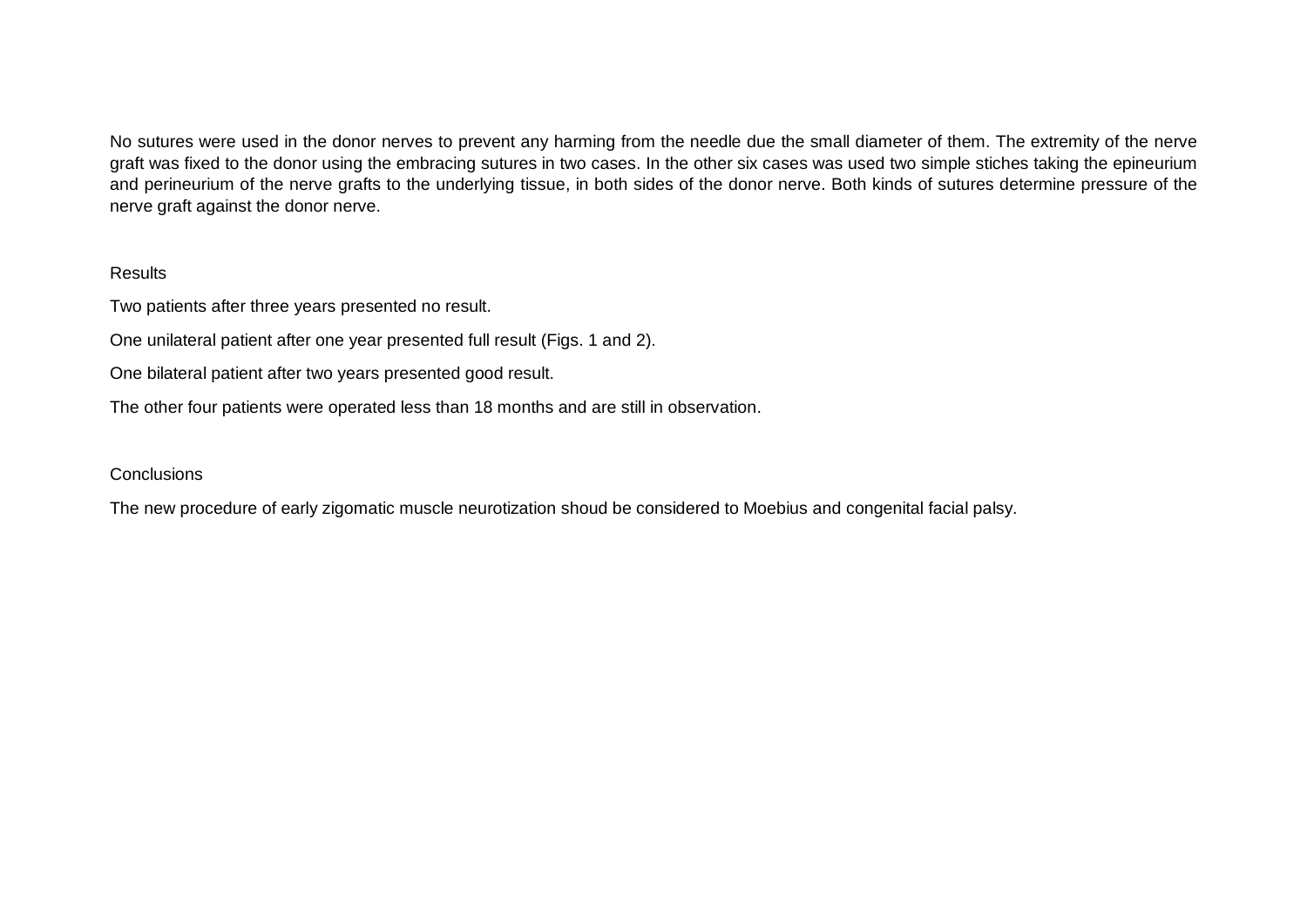

Fig 1. K.M, a 3 years old girl diagnosed with bilateral MBS with left side smile commitment. She underwent to zygomatic muscle neurotization with ipsilateral messeteric nerve donor. Two nerve sural nerve grafts were sutured at the lateral aspect of masseteric nerve and the other extremeties were buried in the left zigomatic muscles.